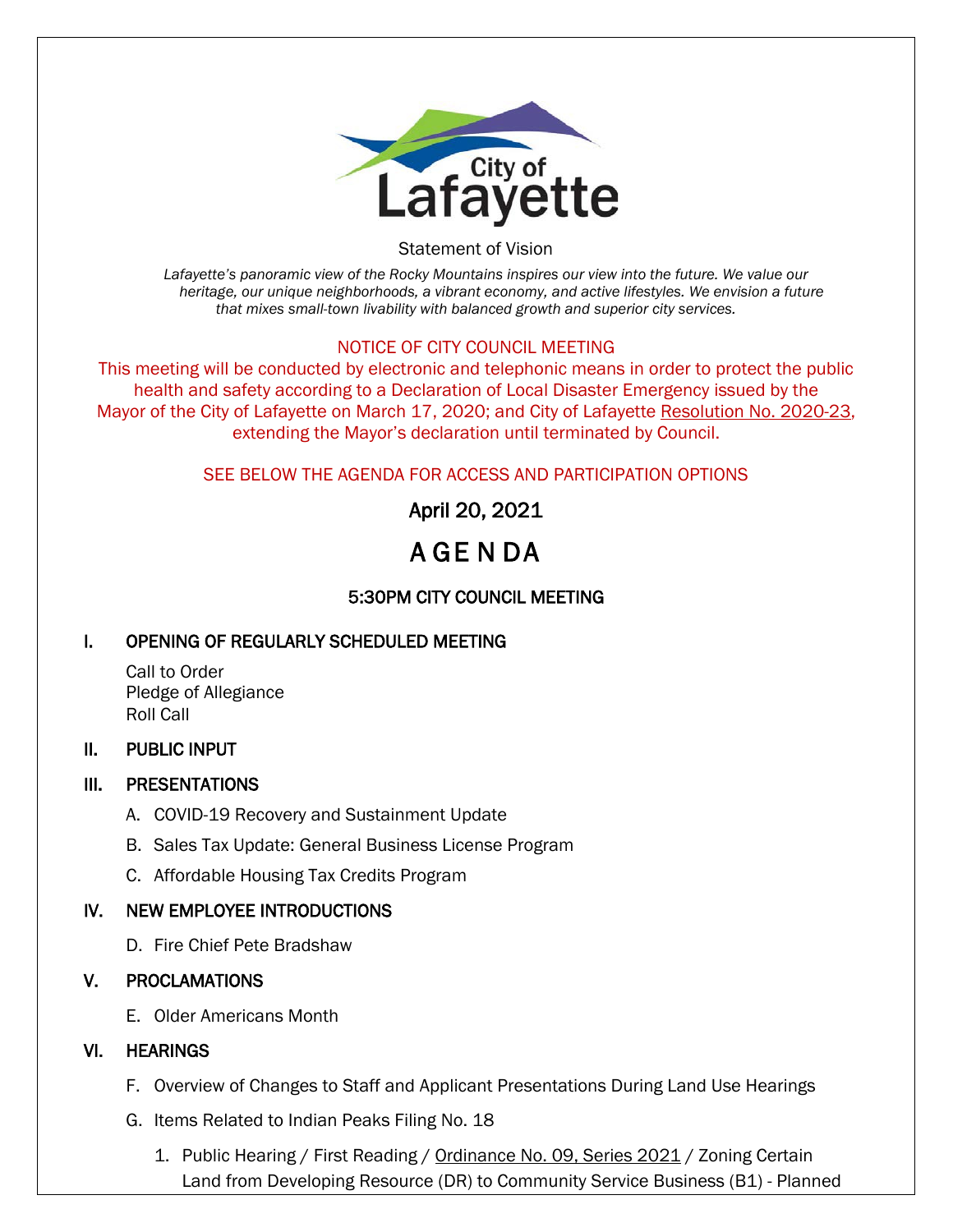Unit Development (PUD) Zone District; and Approving the Indian Peaks Marketplace Final Planned Unit Development Plan

- 2. Resolution No. 2021-32 / Approving a Final Plat for Indian Peaks Filing No. 18 and Authorizing a Subdivision Development Agreement Pertaining Thereto
- 3. Resolution No. 2021-33 / Approving a Site Plan for Lots 1 And 2, Indian Peaks Filing No. 18 Subdivision
- H. Items Related to Miners Crossing Subdivision
	- 1. Resolution No. 2021-34 / Approving the Minor Subdivision for Miners Crossing Subdivision Replat A
	- 2. Resolution No. 2021-35 / Approving the Site Plan and Architectural Review for Lot 1B Miners Crossing Subdivision Replat A

#### VII. REGULAR BUSINESS

I. Resolution No. 2021-36 / Approving Starkey Building Acquisition and Contract

## VIII. CONSENT AGENDA

- J. Minutes from the April 6, 2021 City Council Meeting
- K. Summary of the March 29, 2021 City Council Workshop
- L. Second Reading / Ordinance No. 06, Series 2021 / Budget Supplemental Appropriation -Property Acquisition
- M. Second Reading / Ordinance No. 07, Series 2021 / Three Leaf Farm Lease
- N. Second Reading / Ordinance No. 08, Series 2021 / Code Amendment / Model Traffic Code – Failure to Appear for Traffic Offenses
- O. Resolution No. 2021-37 / Approving and Accepting an Easement and Agreement Between the City of Lafayette and Lafayette Corporate Campus Owner's Association / Stormwater Drainageway and Public Sidewalk
- P. Contract / Street Rehabilitation / Martin Marietta
- Q. Purchase Orders and Amendments

## IX. STAFF REPORTS

- R. City Attorney's Report
- S. City Administrator's Report

#### X. COUNCIL REPORTS

XI. ADJOURN

#### OPTIONS FOR ACCESSING THE MEETING

- Tune to Comcast Channel 8 or HD Channel 881.
- View the meeting on your computer at https://www.cityoflafayette.com/627/Streaming-Video To provide comments during the meeting please connect [via videoconference.](https://www.cityoflafayette.com/627/Streaming-Video)